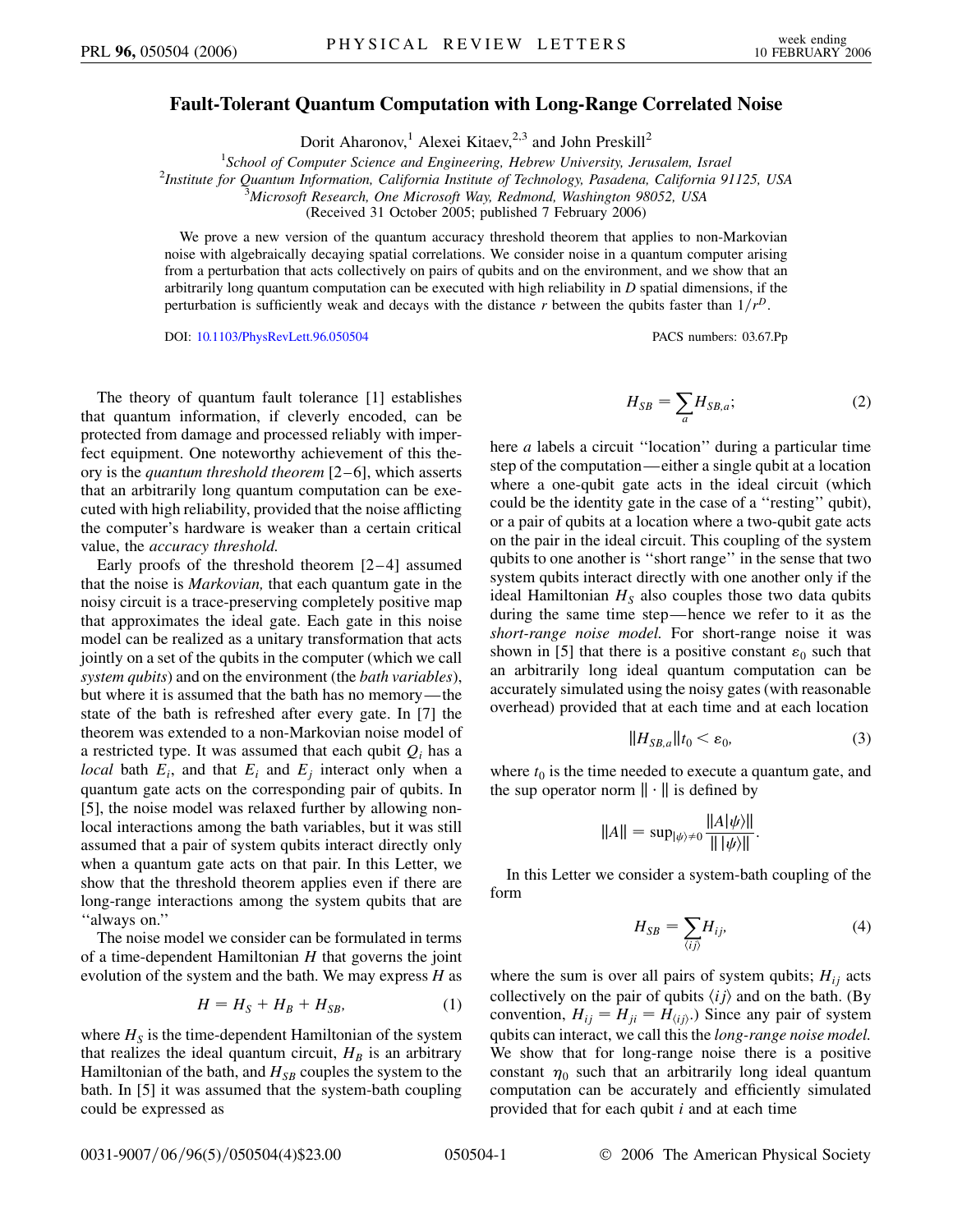$$
\sum_{j} \left\| H_{ij} \right\| t_0 < \eta_0. \tag{5}
$$

We note that if the interaction between system qubits decays algebraically so that

$$
||H_{ij}|| < \delta / |i - j|^z, \tag{6}
$$

where  $|i - j|$  denotes the distance between qubits *i* and *j*, then the sum in Eq. (5) converges in the limit of an infinite *D*-dimensional system provided that *z>D*. Thus, our result shows that fault-tolerant quantum computation is possible for  $\delta$  sufficiently small.

As in [5,7], we analyze the noisy circuit using a ''finegrained fault-path expansion.'' We divide the working period  $t_0$  of a gate into  $t_0/\Delta \gg 1$  intervals each of width  $\Delta$ ; for short-range noise the time evolution operator for the time interval  $(t, t + \Delta)$  can then be expressed as

$$
U(t + \Delta, t) \approx e^{-i\Delta H} \approx e^{-i\Delta H_S} e^{-i\Delta H_B} \prod_a (I_{SB} - i\Delta H_{SB,a})
$$
\n(7)

since for  $\Delta$  sufficiently small terms higher order in  $\Delta$  can be safely neglected. The action  $U_{\text{circuit}}$  on the system and bath of a noisy quantum circuit with altogether *N* time steps can be expressed as a product of  $Nt_0/\Delta$  such evolution operators. The fine-grained fault-path expansion of the noisy circuit is constructed by expressing  $U_{\text{circuit}}$  as a sum of monomials, where in each term either  $I_{SB}$  or  $-i\Delta H_{SB,a}$ is inserted at each "microlocation" with duration  $\Delta$ . A microlocation where  $-i\Delta H_{SB,a}$  is inserted is called a "microfault.'' A noisy gate or ''macrolocation'' in the circuit consists of  $t_0/\Delta$  consecutive microlocations, and the macrolocation simulates the ideal gate perfectly if it contains no microfaults. Therefore, we say that a macrolocation is faulty (is a "macrofault") if it contains one or more microfaults. By grouping together terms in the fine-grained faultpath expansion, we obtain a coarse-grained fault-path expansion such that each term in the coarse-grained expansion is the sum of all terms in the fine-grained expansion with macrofaults occurring at a specified set of macrolocations.

The strength of the noise in the circuit can be quantified by the norm of the sum  $E(I_1)$  over all the terms in the finegrained expansion such that a particular specified macrolocation  $I_1$  is faulty (where no restriction is placed on the noise at other macrolocations). We can organize this sum by noting that there must be an earliest microfault in the macrolocation, which can occur at any of the  $t_0/\Delta$  microlocations; summing over all fine-grained fault paths with a fixed earliest microfault is equivalent to inserting  $I_{SB}$  at the microlocations prior to the earliest microfault and inserting  $e^{-i\Delta H_{SB,a}}$  at the later microlocations. Since  $\|e^{-i\Delta H_{SB,a}}\| = 1$ and the norm of a product is bounded above by a product of norms, the norm of the sum over all fine-grained paths with a fixed earliest microfault is no larger than  $\Delta ||H_{SB,a}||$ . Now summing over the  $t_0/\Delta$  possible microlocations for the earliest microfault, and noting that the norm of a sum is bounded above by a sum of norms, we have

$$
||E(I_1)|| \le \varepsilon \equiv \text{Max}||H_{SB,a}||t_0,\tag{8}
$$

where the maximum is with respect to all *a* and all times. By similar reasoning, if  $E(I_r)$  denotes the sum over all fine-grained fault paths such that faults occur at a particular set  $I_r$  of  $r$  macrolocations (where no restriction is placed on the noise at other macrolocations), then

$$
||E(I_r)|| \le \varepsilon^r. \tag{9}
$$

If Eq. (9) is satisfied, we say that the noise is ''local with strength  $\varepsilon$ ." Note that  $\varepsilon$  is determined only by the systembath coupling  $H_{SB}$ ; no restriction need be imposed on the bath Hamiltonian  $H_B$ .

Thus we see that the short-range noise model obeys the local noise condition Eq. (9). For a quantum computer subjected to local noise, the effectiveness of a recursive fault-tolerant simulation of an ideal circuit was analyzed in [5]. In a level-1 simulation, each gate of an ideal circuit is replaced by a 1-gadget, a circuit that simulates the gate acting on quantum information protected by a quantum error-correcting code. In a level-*k* simulation, each gate of an ideal circuit is replaced by a *k*-gadget, which is constructed by replacing each gate in a  $(k - 1)$ -gadget by a 1gadget. If the code can correct *t* errors, then a 1-gadget is said to be *bad* if it contains  $t + 1$  or more faulty macrolocations, and a  $k$ -gadget is said to be bad if it contains  $t +$ 1 or more bad  $(k - 1)$  locations.

If the 1-gadgets are properly constructed, then it can be shown that for a level-1 simulation, the norm of the sum  $E(I_r^{(1)})$  over fault paths such that the 1-gadgets are bad at a specified set  $I_r^{(1)}$  of *r* level-1 locations satisfies

$$
||E(I_r^{(1)})|| \le (\varepsilon^{(1)})^r,\tag{10}
$$

where

$$
\varepsilon^{(1)} = C \binom{A}{t+1} \varepsilon^{t+1};\tag{11}
$$

here *A* is the maximal number of macrolocations contained in any 1-gadget, and *C* is a constant of order 1. Furthermore, by an inductive argument we find that for a level-*k* simulation, the norm of the sum  $E(I_r^{(k)})$  over fault paths such that the *k*-gadgets are bad at a specified set  $I_r^{(k)}$ of *r* level-*k* locations satisfies

$$
||E(I_r^{(k)})|| \le (\varepsilon^{(k)})^r,\tag{12}
$$

where

$$
\varepsilon^{(k)} = C \binom{A}{t+1} (\varepsilon^{(k-1)})^{t+1} = \varepsilon_0 (\varepsilon / \varepsilon_0)^{(t+1)^k}, \qquad (13)
$$

and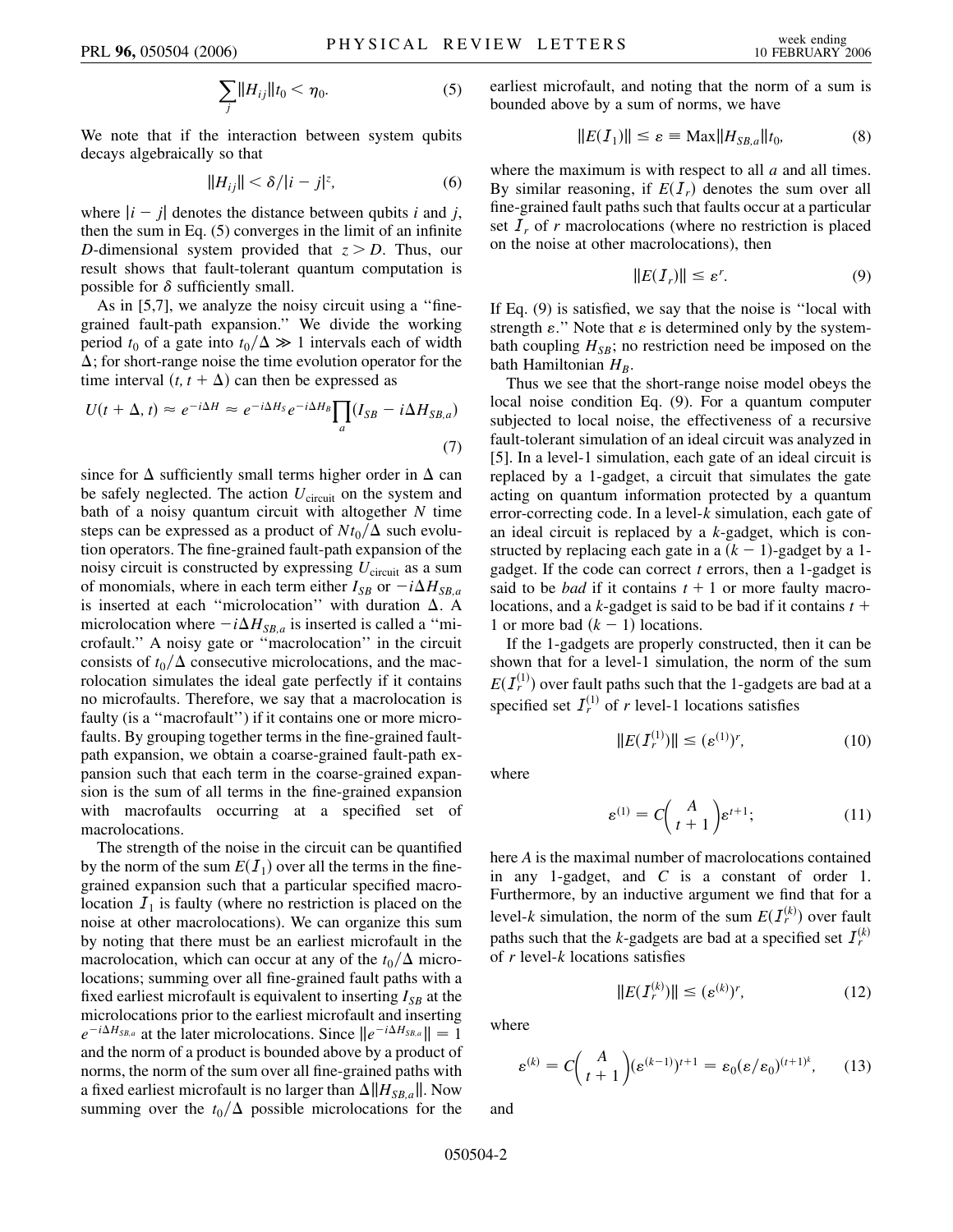$$
\varepsilon_0 = \left[ C \binom{A}{t+1} \right]^{-1/t} . \tag{14}
$$

Thus, for  $\varepsilon < \varepsilon_0$ , the norm drops steeply as the level *k* increases, and it can be shown that an ideal circuit with *L* gates can be simulated with fixed accuracy and an overhead cost that is polylogarithmic in *L*. This is the quantum threshold theorem for local noise [5].

To establish a threshold theorem for the long-range noise model, then, it suffices to show that the local noise condition Eq. (9) holds for the long-range noise, just as it does for short-range noise. For now, suppose that all of the gates performed at the *r* specified faulty macrolocations are single-qubit gates. If these macrolocations all occur at *different* times, then our earlier analysis of short-range noise needs little modification. Now we express the time evolution operator for time interval  $(t, t + \Delta)$  as

$$
U(t+\Delta, t) \approx e^{-i\Delta H_S} e^{-i\Delta H_B} \prod_{\langle i j \rangle} (I - i\Delta H_{ij}) \tag{15}
$$

and again expand  $U_{\text{circuit}}$  to generate a fine-grained faultpath expansion. Considering a fixed faulty macrolocation  $I_1$  where the ideal gate acts on qubit *i*, again there must be an earliest microfault that acts on qubit *i* in that macrolocation, which can be at any of the  $t_0/\Delta$  intervals; we insert  $-i\Delta(\sum_j H_{ij})$  at that earliest microfault, *I* at each earlier microlocation, and  $e^{-i\Delta H_{SB}}$  at all later time intervals. Then summing over the position of the earliest microfault we find

$$
||E(I_1)|| \le \eta = \text{Max} \Big( \sum_{j} ||H_{ij}|| \Big) t_0, \tag{16}
$$

where the maximum is with respect to all *i* and all times. Similarly, if macrofaults occur at a set  $I_r$  of  $r$  macrolocations, where all the macrolocations are at different time steps, then by summing independently over the earliest microfault at each macrolocation, we find

$$
\parallel E(I_r) \parallel \leq \eta^r. \tag{17}
$$

But what if many macrofaults occur during the same working period? The long-range noise model allows faults occurring in the same time step to be correlated. The worst case is when the *r* specified faulty macrolocations in the set I*<sup>r</sup>* are all in the same time step. In that case, if *i* and *j* are two of the qubits acted upon by the  $r$  faults, then  $H_{ij}$  can account for two of the faults.

We again organize the sum over fine-grained fault paths by considering the earliest microfault that strikes each of the *r* qubits. For a particular fine-grained fault path, if  $i, j \in I_r$  and  $H_{ij}$  is the first perturbation to act on both qubits *i* and *j*, then we say that the pair *ij* is ''contracted.'' If  $H_{ij}$  is the first perturbation to act on qubit *i*, where either  $j \notin I_r$  or  $j \in I_r$  has already been struck earlier by another perturbation, then we say that qubit *i* is ''uncontracted.'' By definition, then, the contracted pairs are disjoint.

We group the fine-grained fault paths into families, where in each family the time of the earliest microfault acting on each qubit in  $I<sub>r</sub>$  is specified, as well as the pair of qubits acted upon by that fault. It is clear that the norm of the sum of fine-grained fault paths in a family can be bounded by a product—with a factor of  $\Delta ||H_{ii}||$  arising from a fault that acts on the pair  $\langle ij \rangle$ ; the only problem is to count the families.

In each family, a specified set of *k* pairs are contracted, where *k* ranges from 0 to  $r/2$  for *r* even, or from 0 to  $(r 1/2$  for *r* odd. Each contraction can occur in any of the  $t_0/\Delta$  time steps, which converts the factor of  $\Delta$  to  $t_0$ . For an uncontracted qubit *i*, we sum over the qubit *j* it could be paired with by the perturbation  $H_{ij}$ —the sum runs over both  $j \in I_r$  and  $j \notin I_r$ . For  $j \notin I_r$ , this microfault can occur at any time, but for  $j \in I_r$  that might not be true. If we slide  $H_{ij}$  forward in time to before the first microfault acting on qubit *i*, then we are considering a family in which *i* and *j are* contracted. But that is all right; if we allow  $H_{ij}$ to occur at any time, we are only overestimating the norm of the sum over fault paths; so here again we have an upper bound by converting  $\Delta$  to  $t_0$ , and summing over *j* gives a factor of  $\eta$  for each uncontracted qubit.

Let us suppose that  $r = 2n$  is even. The norm  $S_k$  of the sum over fine-grained fault paths with *k* contractions can be bounded above:

$$
S_k \leq \sum_{\text{contractions}} \eta^{2n-2k} \prod_{\ell=1}^k (||H_{i_\ell,j_\ell}||t_0)
$$
  

$$
\leq \frac{1}{2^k k!} \left(\sum_{i,j} ||H_{ij}||t_0\right)^k \eta^{2n-2k} \leq \frac{1}{2^k k!} (2n\eta)^k \eta^{2n-2k}.
$$
 (18)

(Note that the sum of  $||H_{ij}||$  over all *i* and *j*, raised to the power *k*, contains a term bounding the contribution from each contraction  $2^k k!$  times, and also contains other positive terms.) Thus, we have

$$
S_k \le \frac{1}{(k/e)^k} n^k \eta^{2n-k} = e^k \left(\frac{n}{k}\right)^k \eta^{2n-k}.
$$
 (19)

To bound the sum over *k* we use

$$
\left(\frac{n}{k}\right)^k = \left[\left(\frac{k}{n}\right)^{-k/n}\right]^n \le (e^{1/e})^n \tag{20}
$$

and  $n + 1 \le e^n$  to obtain

$$
||E(I_r)|| = \sum_{k=0}^{n} S_k \le (n+1)e^n e^{n/e} \eta^n \le (e^{2+1/e} \eta)^n = (\eta')^r,
$$
\n(21)

where

$$
\eta' = e^{1+1/2e} \sqrt{\eta}.
$$
 (22)

Thus, we have shown that, even when all of the  $r = 2n$